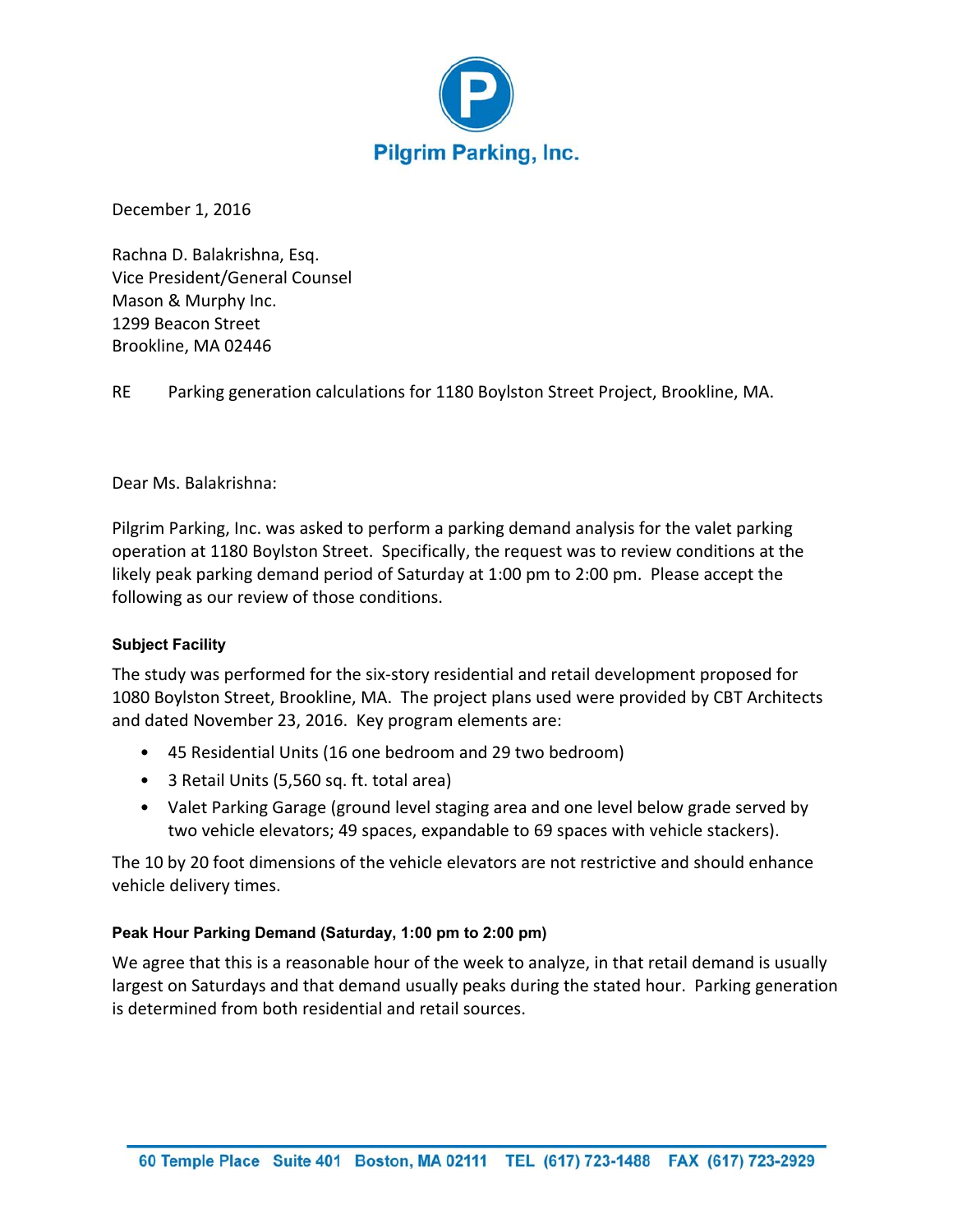# Residential Demand

Peak Demand Ratios published by the Institute of Transportation Engineers<sup>1</sup> and Urban Land Institute<sup>2</sup> are as follows:

| 1.03 $(\pm 0.19)/$ occupied unit Saturday | Mid-Rise Apartment (ITE Land Use 221)  |
|-------------------------------------------|----------------------------------------|
| 1.20 $(\pm 0.42)/$ occupied unit Weekday  | Mid-Rise Apartment (ITE Land Use 221)  |
| 1.37 $(\pm 0.15)/$ occupied unit Weekday  | High-Rise Apartment (ITE Land Use 222) |
| 1.00/occupied unit                        | One Bedroom Apartment (ULI)            |
| 1.30/occupied unit                        | Two Bedroom Apartment (ULI)            |

For the current calculations, we apply a Peak Demand Ratio of:

1.10/occupied unit

These ratios were adjusted for the area by the following demand modifiers:

- 90% Modal adjustment (accounting for mass transit, Uber and taxi options)
- 80% Fee parking adjustment (this is conservatively high accounting for the fee charged to patrons to support the valet operation.)

We did not apply adjustments for non-captive conditions or the impact of an age-restricted residential environment.

Applying the adjustments, we calculate an Adjusted Peak Demand Ratio of:

0.79/occupied unit

For comparison, observed peak demand at the Watermark Apartments in Cambridge, Park Lane Apartments in South Boston and One Greenway Apartments in Boston range from 0.26 to 0.62/occupied unit.

Parking demand for the hour in question (Saturday, 1:00 pm to 2:00 pm) is a fraction of peak demand, which usually occurs overnight. Relevant ratios for that hour are:

70% Saturday and Sunday average (ULI)

58% (± 12%) Multi‐week data from Watermark Apartments in Cambridge

We applied a ratio of 65%. Assuming 100% occupancy, the Demand Ratio for the subject hours is then:

0.52/occupied unit

 $\overline{a}$ 

Applied to 45 units this generates a residential occupancy of 23 at the subject hour.

<sup>&</sup>lt;sup>1</sup> *Parking Generation, 4<sup>th</sup> Ed.*, Institute of Transportation Engineers (Washington, DC; 2010).

<sup>&</sup>lt;sup>2</sup> Shared Parking, 2<sup>nd</sup> Ed., Urban Land Institute and International Council of Shopping Centers (Washington, DC; 2005).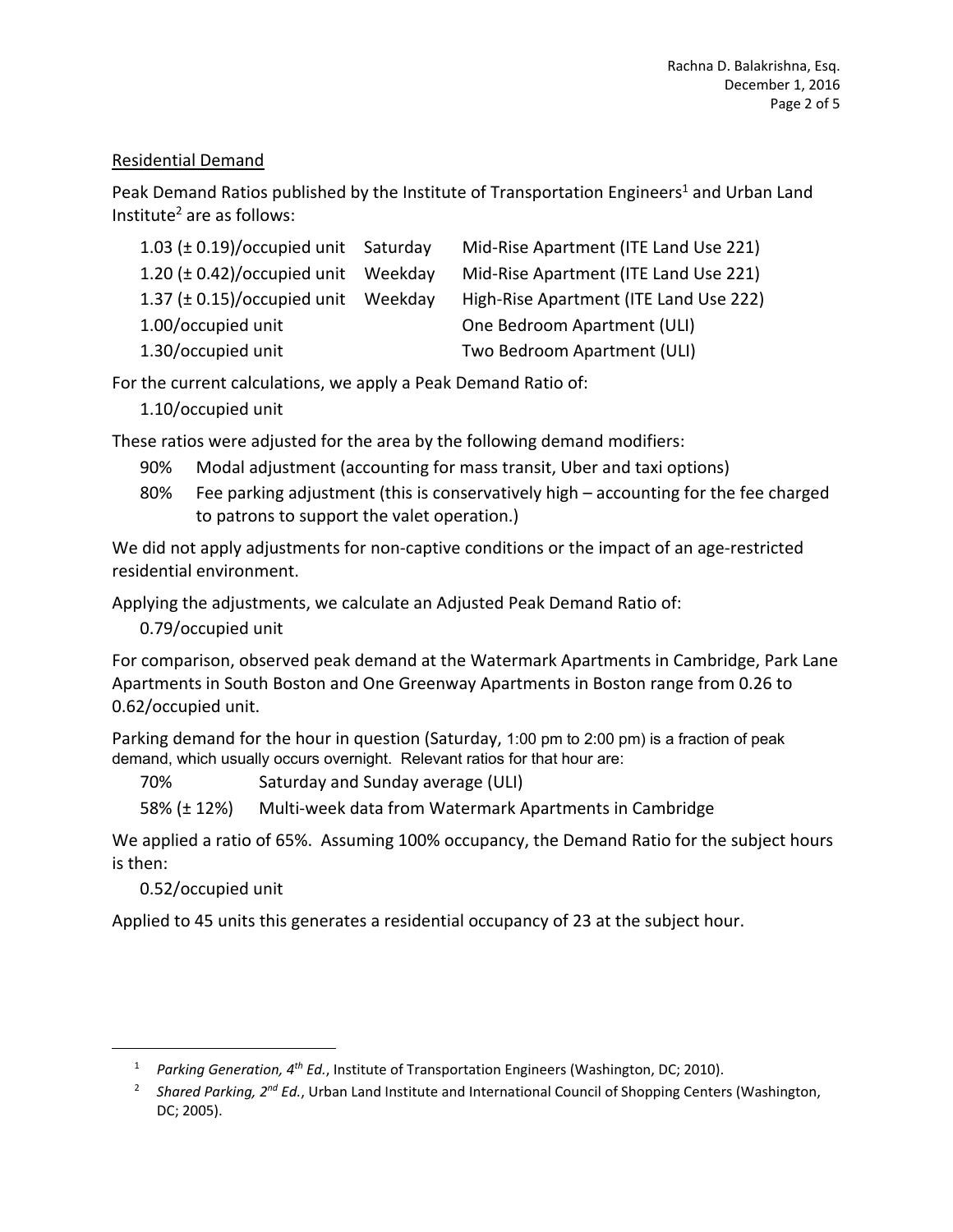# Retail Demand

We have been apprised that the retail mix might include a small high-end furniture or lighting store, jewelry store, optical shop, wealth management/financial advisors of hair salon, with daytime hours (9:00 am to 5:00 pm). While it is safe to say that peak demand is generally midday on Saturdays, specific peak demand ratios for small stores are notoriously difficult to find in ITE, ULI or National Parking Association references. Most of their focus is on suburban big box stores and malls, where ratios can range up to 5.0/1,000 sq. ft. Smaller, free‐standing stores in suburban environments are in the range of 3.0/1,000 sq. ft. However, neither are relevant to the subject property. Examples of more applicable ratios are:

|                      | 1.40 ( $\pm$ 0.80)/1,000 sq. ft. 15,000 sq. ft. apparel (ITE) |                               |
|----------------------|---------------------------------------------------------------|-------------------------------|
| $2.20/1,000$ sq. ft. | Personal service retail                                       | City of Savannah <sup>3</sup> |
| $1.13/1,000$ sq. ft. | General merchandise and clothing retail                       | City of Savannah <sup>3</sup> |

To be overly conservative, we used a peak demand ratio of 2.50/1,000 sq. ft. for the hour in question. When applied to the 5,560 sq. ft. of retail, this generates a peak demand of 14 vehicles.

Combined with the residential demand, this generates a parking occupancy of 37 vehicles for the peak hour; Saturday, 1:00 pm to 2:00 pm.

## **Shared Spaces (Saturday)**

To demonstrate the relationship between residential and retail parking demand in a shared garage, we applied the demand assumptions discussed above to Saturday, hour‐by‐hour demand curves for both uses. The results are shown in the chart below.



 $\frac{1}{3}$ http://savannahga.gov/DocumentCenter/View/8353.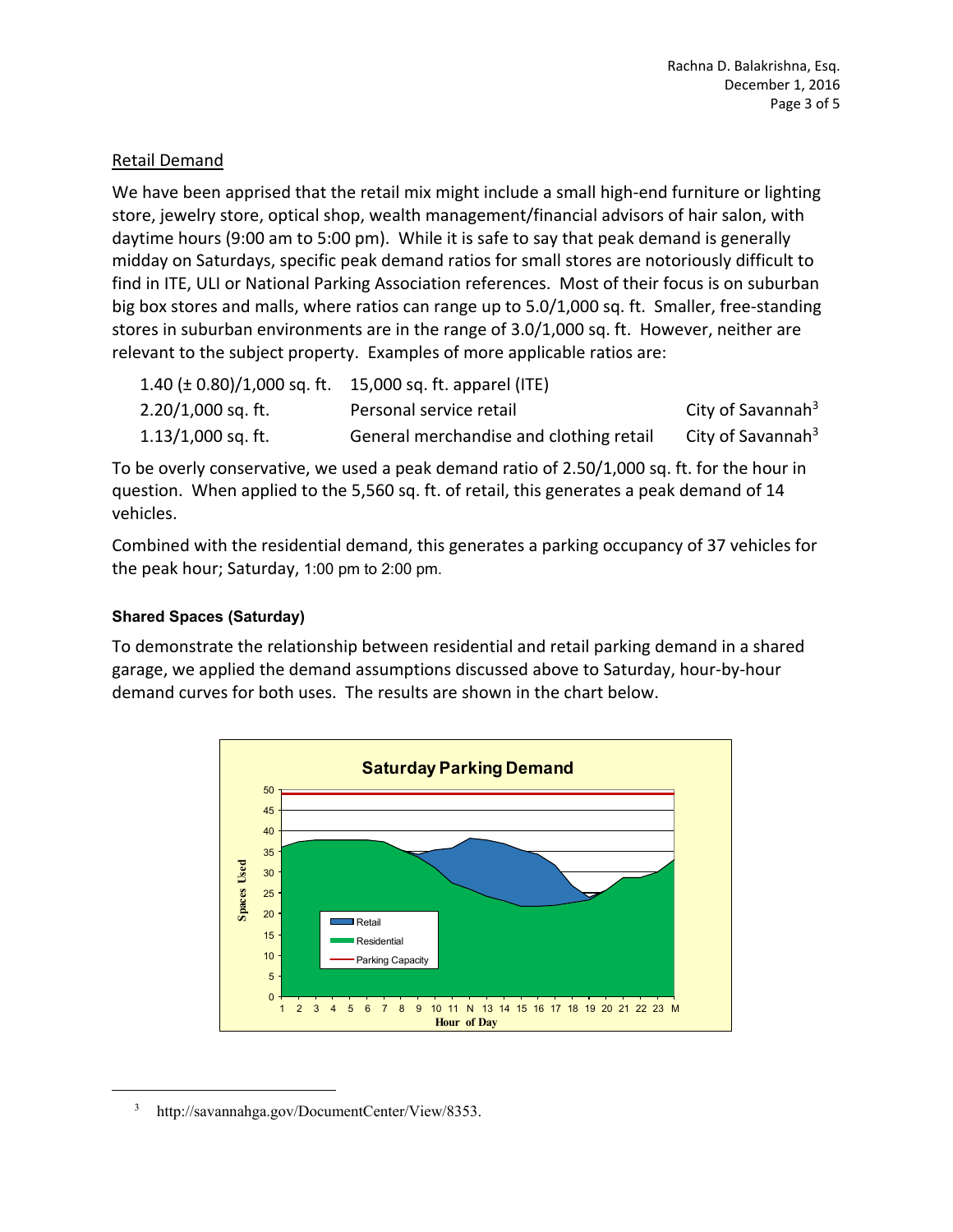As expected, using a demand curve from actual, Watermark Apartments data, the residential occupancy peaks overnight. With residential departures during the day, space is created for the retail patrons. Using these particular hourly curves does not precisely duplicate the calculations above, and while we do show a demand of 37 vehicles in the subject hour, the maximum demand is 38 in the preceding hours due to the shape of the residential demand curve.

# **Timing Study (Saturday)**

Assuming that the above chart is a reasonable depiction of the day (and hour) in question, we can estimate the number of vehicle entries and exits (known as "Trip Ends") for each hour of the day. For the suggested retail uses, we estimate an average length of patron stay to be 45 minutes and the resulting number of trip ends to generate the above occupancy chart is as follows:



The maximum number of hourly End Trips is 30.

To determine operational feasibility, we calculate the required valet attendant effort. Individual statistics are based on Pilgrim Parking's valet operation at the Folio Boston. Folio Boston is a three‐level, 118‐space, two‐elevator valet garage. The elevators are more confined than proposed at the subject property, requiring greater time to orient vehicles within. At Folio, it takes an attendant roughly five minutes to park or retrieve a vehicle. If we assume a 125% efficiency for busy times when a vehicle can be parked, and another retrieved with only one elevator transit, a valet can account for about 15 End Trips per hour. Thus, for the above scenario, 2 valets could likely handle the maximum hourly loading. Depending on circumstances and actual conditions, it may be necessary to station a third person, acting as cashier, during busy periods.